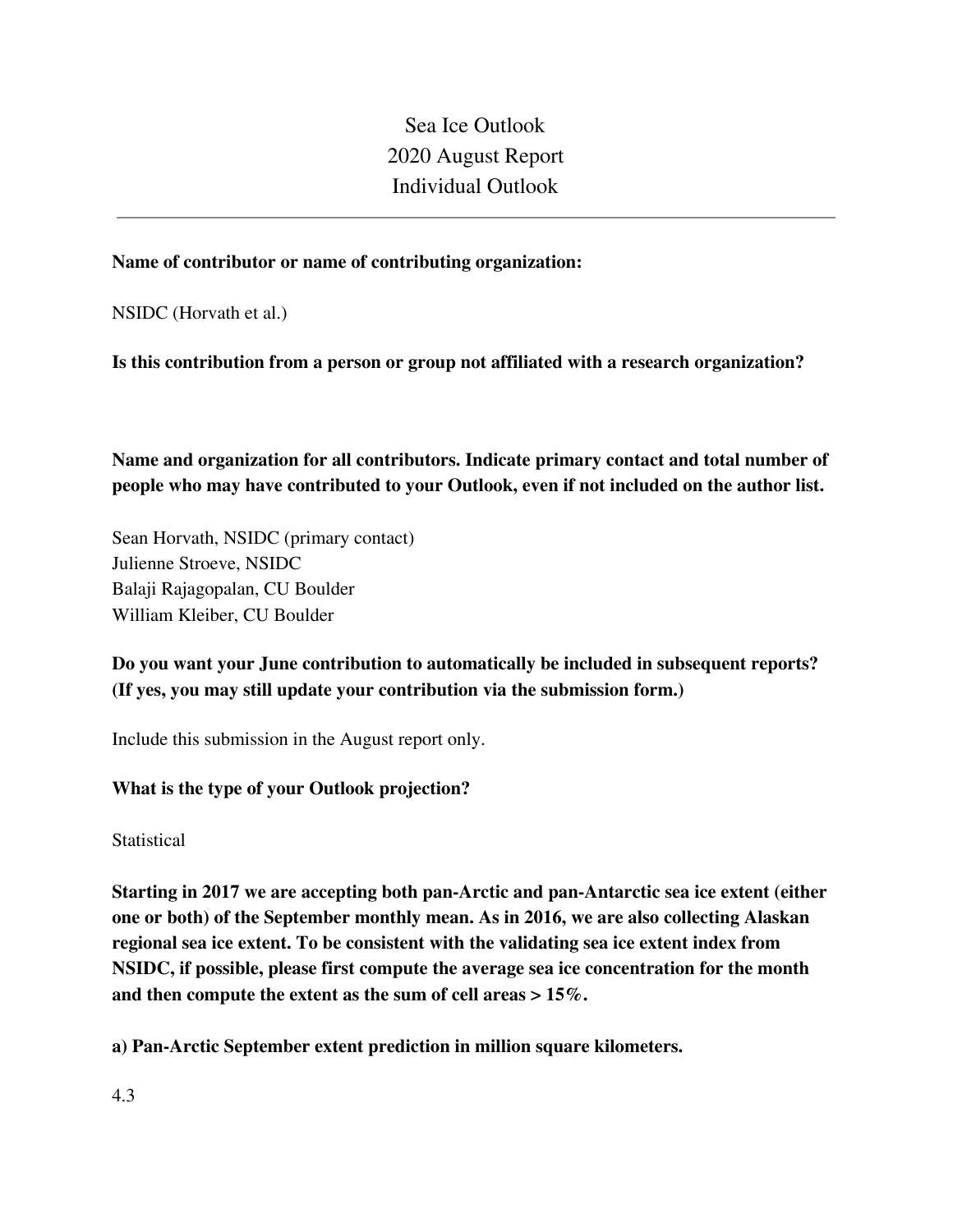**b) same as in (a) but for pan-Antarctic. If your method differs substantially from that for the Arctic, please enter it as a separate submission.**

**c) same as in (b) but for the Alaskan region. Please also tell us maximum possible extent if every ocean cell in your region were ice covered.**

**"Executive summary" of your Outlook contribution (using 300 words or less) describe how and why your contribution was formulated. To the extent possible, use non-technical language.**

This statistical model computes the probability that sea ice will be present (concentration above15%) for each grid cell in NSIDC's polar stereographic projection. Yearly data from 1980through the present are used in a Bayesian logistic regression. Predictors include local surface air temperature, downwelling longwave radiation, and sea ice concentration, as well as the first principal component of geopotential height at 500mbars, and Pacific and Atlantic sea surface temperatures. Sea ice concentration data was obtained from NSIDC's Sea Ice Index V3 (Data SetID:G02135), all other variables are from NASA's MERRA2 dataset

## **Brief explanation of Outlook method (using 300 words or less).**

Yearly data from 1980 through the present are used in a Bayesian logistic regression to predict the probability that sea ice concentration will be above 15%. To estimate total sea ice extent, grid cells with a percentage above a certain threshold (chosen from a drop-one cross-validation test)are multiplied by the pixel area grid dataset provided by NSIDC's polar stereographic toolset and then summed. .Sea ice concentration data was obtained from NSIDC's Sea Ice Index V3 (DataSet ID:G02135), all other variables are from NASA's MERRA2 dataset

## **Tell us the dataset used for your initial Sea Ice Concentration (SIC).**

NSIDC's Sea Ice Index V3 (Data Set ID:G02135)

# **Tell us the dataset used for your initial Sea Ice Thickness (SIT) used. Include name and date.**